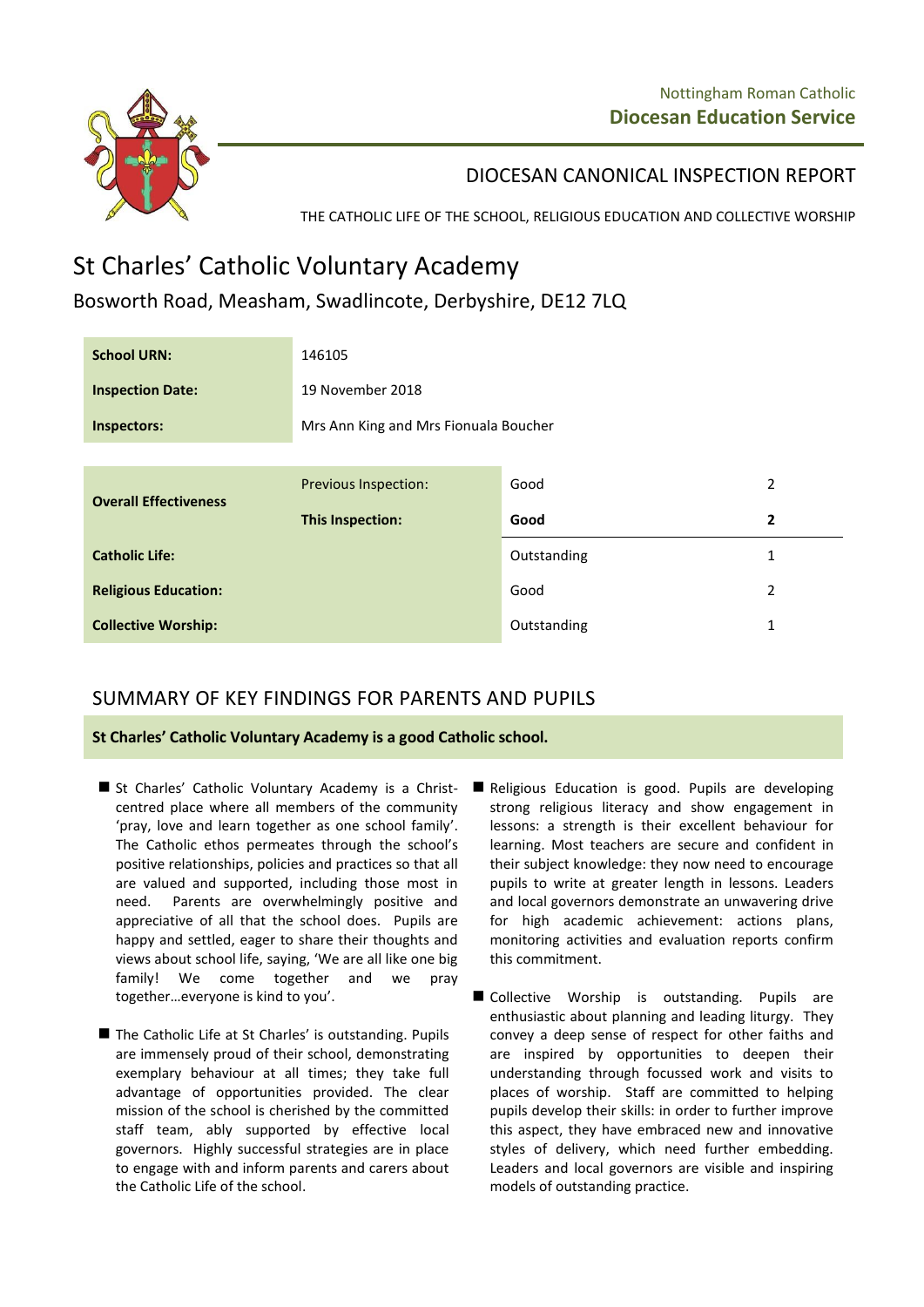## FULL REPORT

INFORMATION ABOUT THE SCHOOL

- St Charles' Catholic Voluntary Academy has been part of the St Thomas Aquinas Catholic Multi-Academy Trust within the Diocese of Nottingham since 1 September 2018.
- The school is smaller than average in size and serves the parishes of Our Lady of Lourdes, Ashby de la Zouch, and St Charles' Borromeo, Measham.
- There are 126 pupils on roll. 58% of pupils are baptised Catholics; 21% of pupils are from other Christian denominations; less than 1% of pupils have another world faith; 17% of pupils have no religious affiliation.
- The school population is mainly White British; 18% of children speak English as an additional language (this is slightly below the national average).
- 14% of pupils receive school support due to their special educational needs and/or disability. 2% of pupils have an Education, Health and Care Plan (EHCP) to cater for their specific additional needs (this is below the national average). No children are currently in the care of the local authority.
- 12% of pupils are in receipt of pupil premium funding, which supports pupils in overcoming barriers due to disadvantage (this is below the national average).
- A new headteacher has been appointed since the last diocesan canonical inspection; she joined the school in September 2014. A new chair of the local governing body was appointed in September 2018.

#### WHAT DOES THE SCHOOL NEED TO DO TO IMPROVE FURTHER?

Religious Education:

To improve the teaching of Religious Education to outstanding by:

- $\circ$  Increasing the consistency of the quality of teaching and learning across the school through sharing the best classroom practice;
- o Ensuring that further attention is focussed on differentiating learning tasks to the needs of all groups of leaners, in every class, including for the most able;
- o Providing opportunities for pupils to write at length throughout the school so that by the end of Key Stage 2, pupils can regularly produce extended pieces of work.
- Collective Worship:

To further develop and enrich the provision for Collective Worship by embedding the revised approaches gained from recent training undertaken at the Briars so that liturgy includes:

- o A wider variety of methods and styles of prayer, including contemporary and spontaneous prayer;
- o Increased movement and action during the delivery of planned worship.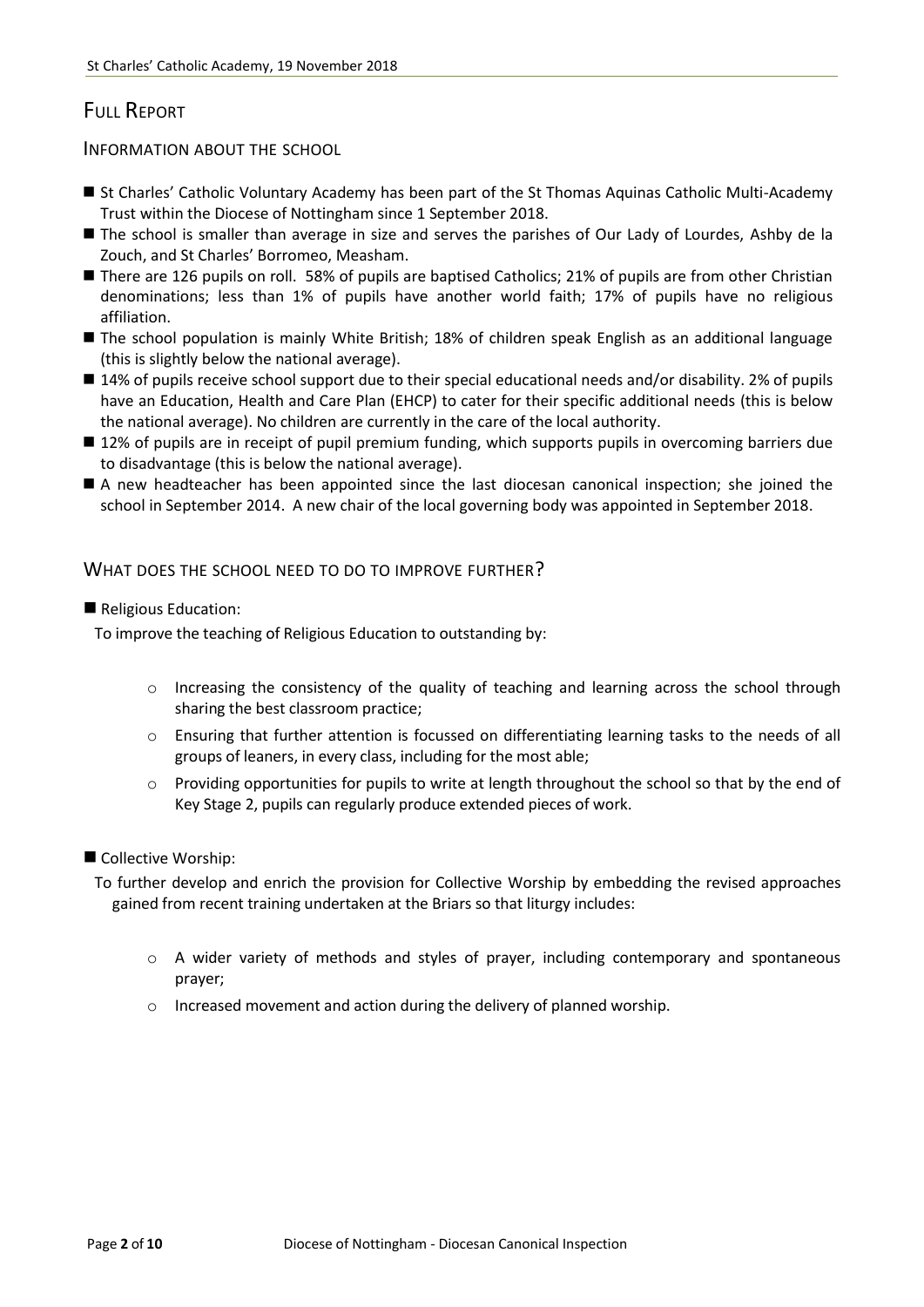## CATHOLIC LIFE

| THE QUALITY OF THE CATHOLIC LIFE OF THE SCHOOL                                                             |  |
|------------------------------------------------------------------------------------------------------------|--|
| The extent to which pupils contribute to and benefit from the Catholic Life of<br>$\bullet$<br>the school. |  |
| The quality of provision for the Catholic Life of the school.                                              |  |
|                                                                                                            |  |

 How well leaders and governors promote, monitor and evaluate the provision for the Catholic Life of the school.

#### The extent to which pupils contribute to and benefit from the Catholic Life of the school - outstanding

- **Pupils contribute immensely to the ethos of the school, observed in their conviction and respect for** their school.
- Pupils are very keen to participate in the charity work undertaken by the pupils and staff. They opt to lead cake sales, hold tuck shops and sponsored events to raise funds enthusiastically for the Macmillan Trust and CAFOD.
- **Pupils who visit the Briars develop personal skills and increase confidence in articulating their beliefs.** They show a keen interest in using music and drama in their key stage liturgies.
- The chaplaincy team is very passionate and takes on its role with enthusiasm, wearing chaplaincy badges with pride.
- **Pupils confirm that in the school, 'We are all one big family that pray together' and that 'we want to** help the children learn more about Jesus'.
- Pupils regularly engage with the parish through their participation during weekday and weekend services and often lead in the parish Masses: three pupils have recently undertaken the role of altar server. They have a huge respect for their faith and this is evident in the openness to reconciliation.

1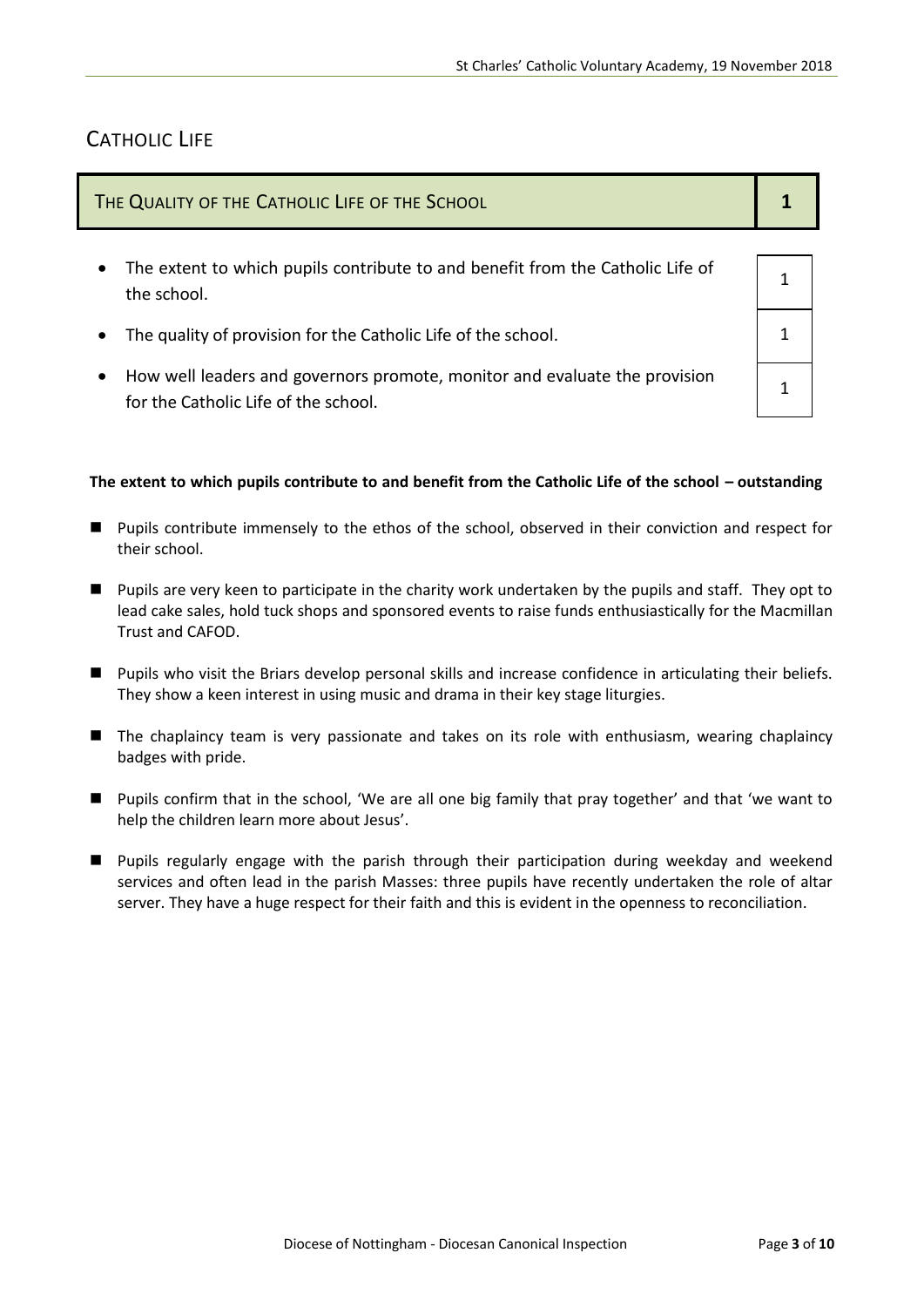#### **The quality of provision for the Catholic Life of the school – outstanding**

- The mission statement is clearly embedded across the school, clearly visible on policies, pupils' books and displays.
- The commitment of staff is evident as they are excellent role models. Many attend Mass at St Charles' and have taken on the role of catechist and other supportive roles. The parental questionnaire shows that 100% of parents agree that the staff of St Charles' care about their children and that the spiritual life of the children is well nurtured and developed.
- The Senior Leadership Team is ambitious and the pupils are challenged to be 'the best they can be'; they 'live and breathe' their faith. The Religious Education subject leader also attended the *Adoremus*  Eucharistic Congress in Liverpool over two days and she was inspired by her encounter with Christ.
- The school environment is awash with displays that spread the Good News, including information about their class saints, Our Lady, prayers and mission statement. The vision and values of the school are proudly displayed, promising 'We will leave St Charles' with…' for example, '…Christ in our hearts', '…having achieved our best', '…showing care and love for all'.
- The school has adopted 'Journey in Love' as a scheme for Relationships and Sex Education (RSE) and this is reflected in the RSE policy. Staff have benefitted from the training by Sister Dorothy and made a strong start to embed this throughout the school. Parents are encouraged to engage with the school in the teaching of RSE: this is evident in the completion of evaluation forms by parents following an information evening.

#### **How well leaders and governors promote, monitor and evaluate the provision for the Catholic Life of the school – outstanding**

- The headteacher regularly communicates the Catholic ethos of the school through regular newsletters which include the 'Statements to live by' for the week and a weekly reflection including quotes and ideas from Pope Francis, Scripture and CAFOD.
- **Lecal governors and the headteacher recognise the significance of continuing professional** development: two members of staff have completed the Bishop's Certificate for Teachers course, Teachers New to Catholic Schools and various other opportunities offered by the diocese.
- The passion and enthusiasm of the Religious Education subject leader and associate governor is evident in the sustained work to continue in strengthening the links between the parish and school.
- Local governors participate in and organise their own annual retreat day where they are able to plan strategically for the future, reflect upon their roles and enter into a dedicated time of personal spiritual growth.
- The headteacher and local governors have formed a working party which actively monitors the Catholic Life and Collective Worship of the school. The introduction of a 'chant club' enables the pupils to learn how to respond in a Latin Mass and use Taizé-style singing to enhance times of prayer and reflection.
- The previous parish priest worked with the headteacher and local governors to improve the links with the parish. One initiative was to raise the profile of the headteacher within the parish: the headteacher regularly presents reports about the school at Mass which is well received by parishioners. The relatively new parish priest has introduced Benediction and meditation within the school in which the pupils respond enthusiastically and with a sense of awe and wonder.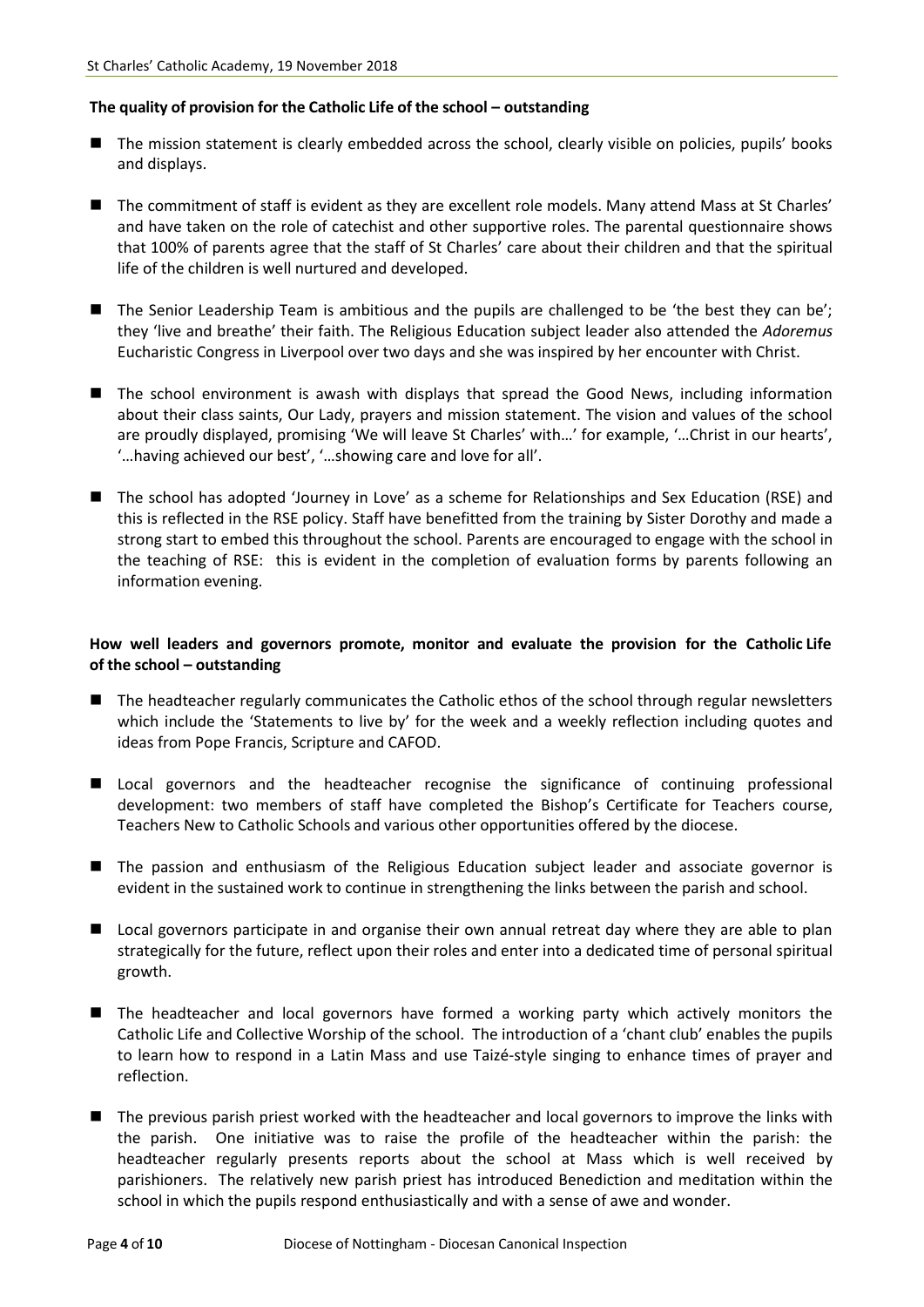## RELIGIOUS EDUCATION

# THE QUALITY OF RELIGIOUS EDUCATION **2**  $\bullet$  How well pupils achieve and enjoy their learning in Religious Education.  $\vert$  2 • The quality of teaching, learning and assessment in Religious Education.  $\vert$  2 How well leaders and governors promote, monitor and evaluate the provision for Religious Education. 1

#### **How well pupils achieve and enjoy their learning in Religious Education – good**

- Pupils evidently enjoy their lessons in Religious Education. They apply themselves conscientiously, from the youngest ages, and are keen to do well. Behaviour in lessons is exemplary, with no lost learning time.
- **Pupils demonstrate increasing religious literacy: they have good subject knowledge, can use relevant,** age-appropriate vocabulary in context and are reflective in their learning. Pupils speak and write thoughtfully in lessons.
- Pupils complete a good volume of work in lessons and sequences of lessons across the school. In order to reach an outstanding outcome, they now need to increase the length and quality of pieces of written work in order to better reflect their knowledge and understanding and reach higher levels of attainment and progress.
- **Progress in Religious Education is good for most groups of learners, including those with additional** needs. Further differentiation of tasks will help to secure and maximise the progress of all pupils. Leaders are rightly targeting more able pupils to ensure that an increased proportion reach a level of greater depth by the end of the school year.
- Pupils can make links between their work in lessons and their day-to-day lives, such as the link between promises made at Baptism and our own promises to God, our friends and families. Pupils are enthusiastic when learning about other faiths and recognise that 'it is good to know how other people live their lives' and that, when thinking about world faiths, 'we all believe in God!'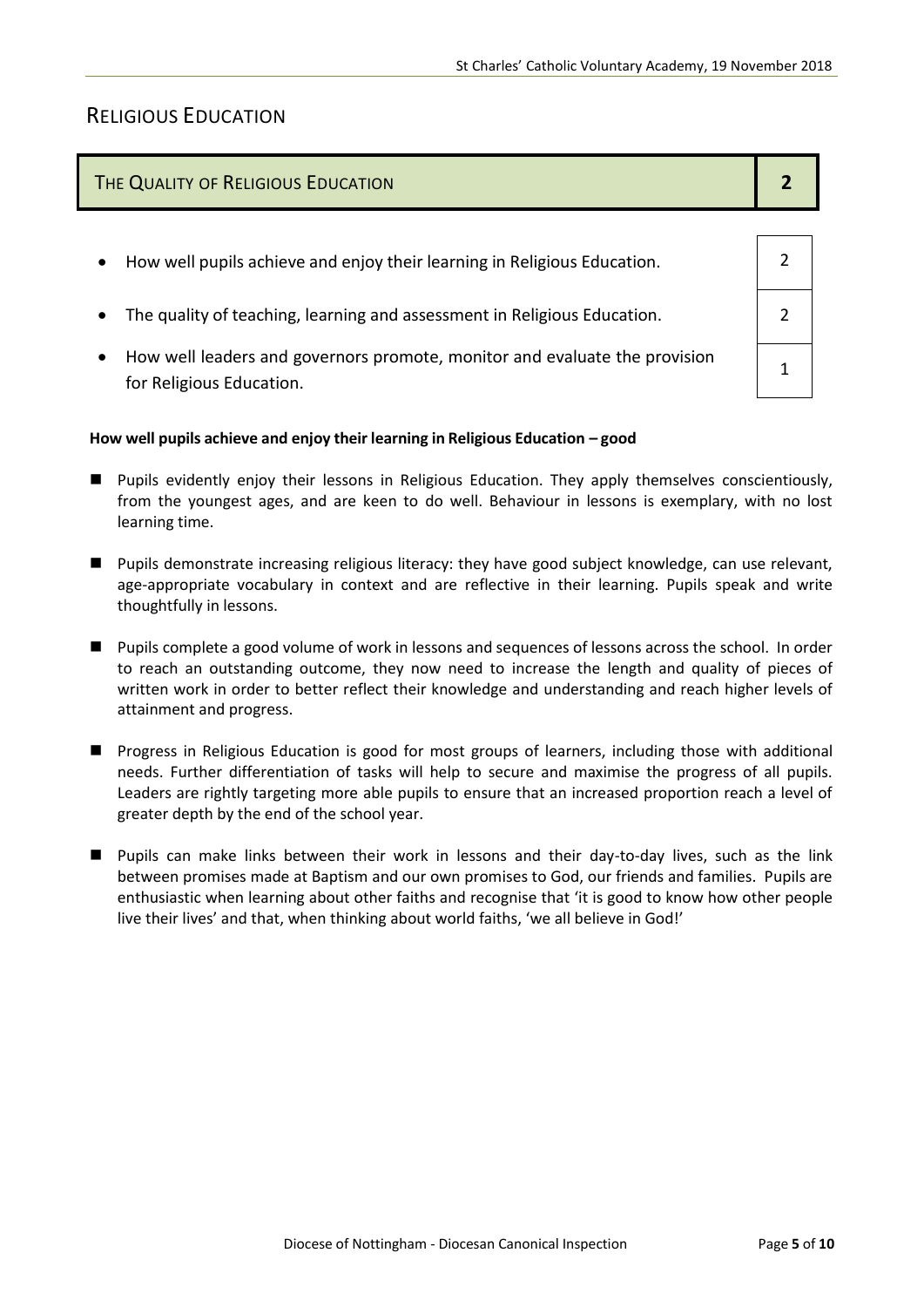#### **The quality of teaching, learning and assessment in Religious Education – good**

- The majority of teaching is good with lessons planned well to accommodate the needs of each cohort. Teaching Assistants enhance provision and are highly visible in lessons, ably supporting individual and groups of children.
- Where teaching is of the highest quality, teachers are confident to pause the lesson in order to direct learners, address any misconceptions and check pupils' understanding. This results in pupils making better progress in lessons and over time.
- Collaborative working is a strong feature of Religious Education lessons at St Charles'. Pupils apply themselves well to these learning opportunities and benefit from paired and group working in oral and written tasks.
- Teachers use success criteria and agreed marking systems to support pupils in improving their work. This results in some success; by ensuring that pupils have opportunities to write at greater length more frequently, progress and attainment can be optimised.
- Good questioning techniques are used to challenge and probe in class discussions. Pupils are encouraged to think deeply, reflect and wonder in order to develop their theological thinking.
- School data over the last two years shows that Key Stage 1 and Key Stage 2 end of year outcomes are at least in line with, or above, diocesan averages. In-year assessment and tracking has been developed; staff use the end of year expectation documents to ensure that their assessment is in line with diocesan guidelines.

#### **The extent to which leaders and governors promote, monitor and evaluate the provision for Religious Education – outstanding**

- **E** Leaders and local governors ensure that the curriculum for Religious Education meets fully the requirements of the Bishops' Conference of England and Wales.
- The headteacher's and subject leader's skills and knowledge are such that they are able to quality assure the accuracy of the data and the quality of teaching and learning in Religious Education across the school.
- **Improvement for the monitoring and evaluation of classroom practice in Religious Education was a** target from the last diocesan inspection. This has been achieved through the introduction of a full monitoring system, involving local governors, and more effective continuing professional development for staff. This has had a positive impact on data, which has strengthened under this new system.
- The subject leader for Religious Education is passionate and committed; she has an inspiring vision for the school to reach outstanding standards in teaching and learning. Committed to her own professional development, she attends relevant training days and disseminates her learning as part of her leadership role, positively influencing colleagues. As an associate governor, she effectively presents data and relevant reports to the local governing body.
- Leaders and local governors are cautious in their self-assessment of their impact on Religious Education. They are well placed to further develop Religious Education in the school to work towards an outstanding outcome.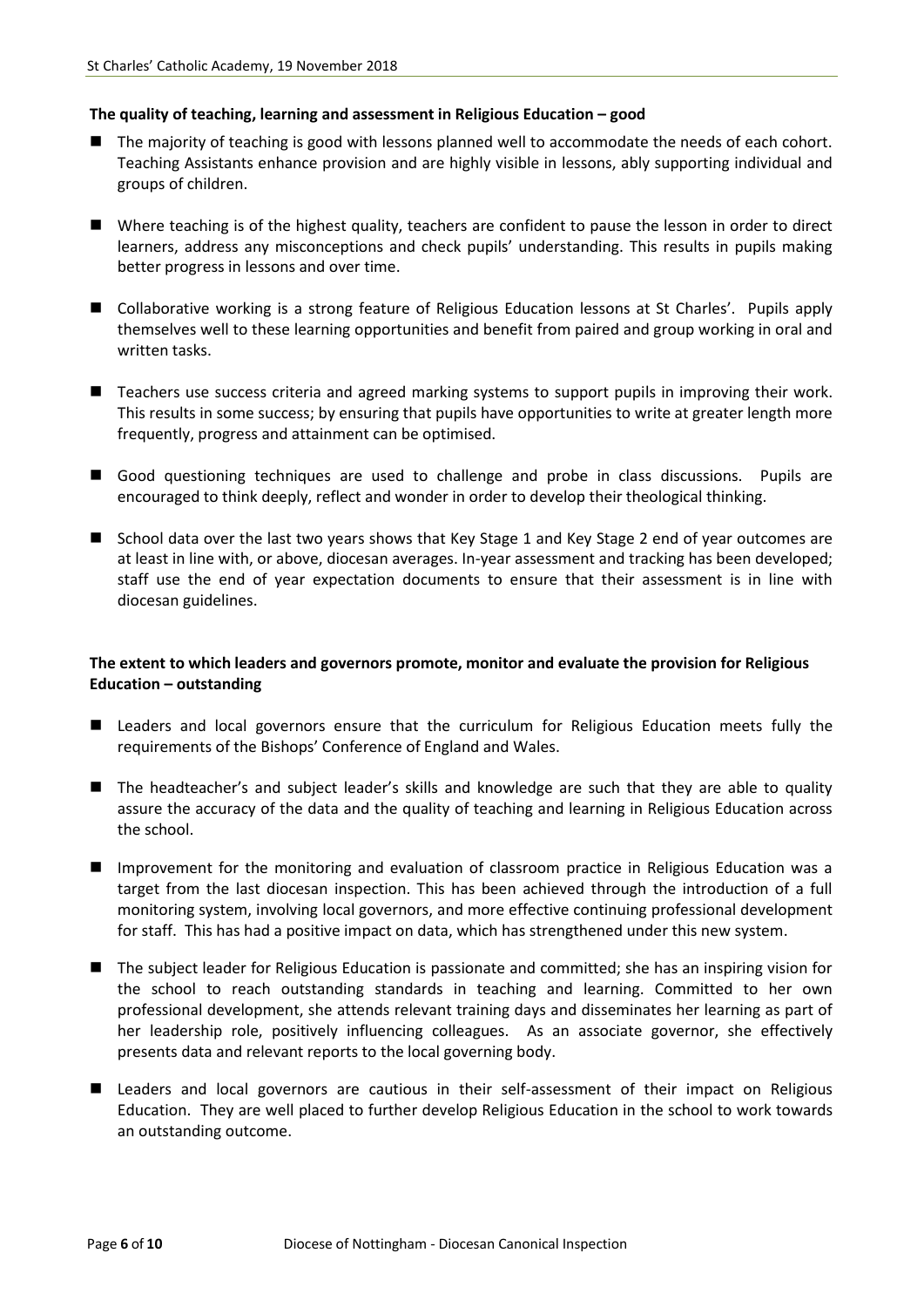## COLLECTIVE WORSHIP

| THE QUALITY OF COLLECTIVE WORSHIP                                                           |  |
|---------------------------------------------------------------------------------------------|--|
| How well pupils respond to and participate in the school's Collective Worship.<br>$\bullet$ |  |
| The quality of provision for the Collective Worship.<br>$\bullet$                           |  |

 How well leaders and governors promote, monitor and evaluate the provision for Collective Worship.

#### **How well pupils respond to and participate in the school's Collective Worship – outstanding**

- Pupils demonstrate a genuine enthusiasm for Collective Worship. They regularly prepare and lead worship within school, showing confidence and competence in planning and delivery.
- Pupils have an excellent understanding of the Church's liturgical year and are able to articulate their reasons for making choices when preparing resources for times of prayer.
- The chaplaincy team is eager to be fully involved in Collective Worship, particularly in support of younger pupils. For example, they choose to lead prayers in the playground at the end of their lunchbreak. They say, 'There are 12 of us – just like the 12 disciples!'
- **Pupils'** overwhelming interest in visiting places of worship from other faith traditions is impressive. From discussion and workbooks, there is clear evidence of the impact of this opportunity in the pupils' appreciation of other faiths and their ability to identity similarities and differences with their own spirituality.
- **Pupils take their learning from Collective Worship into the playground and into aspects of their lives.** For example, relationships are strong and positive throughout the day as pupils draw on the example of Jesus in how treat others. One of the youngest children said, 'That glue has finished, so we are sharing this one'. This ethos is reinforced by the regularly shared 'Statements to live by'.

1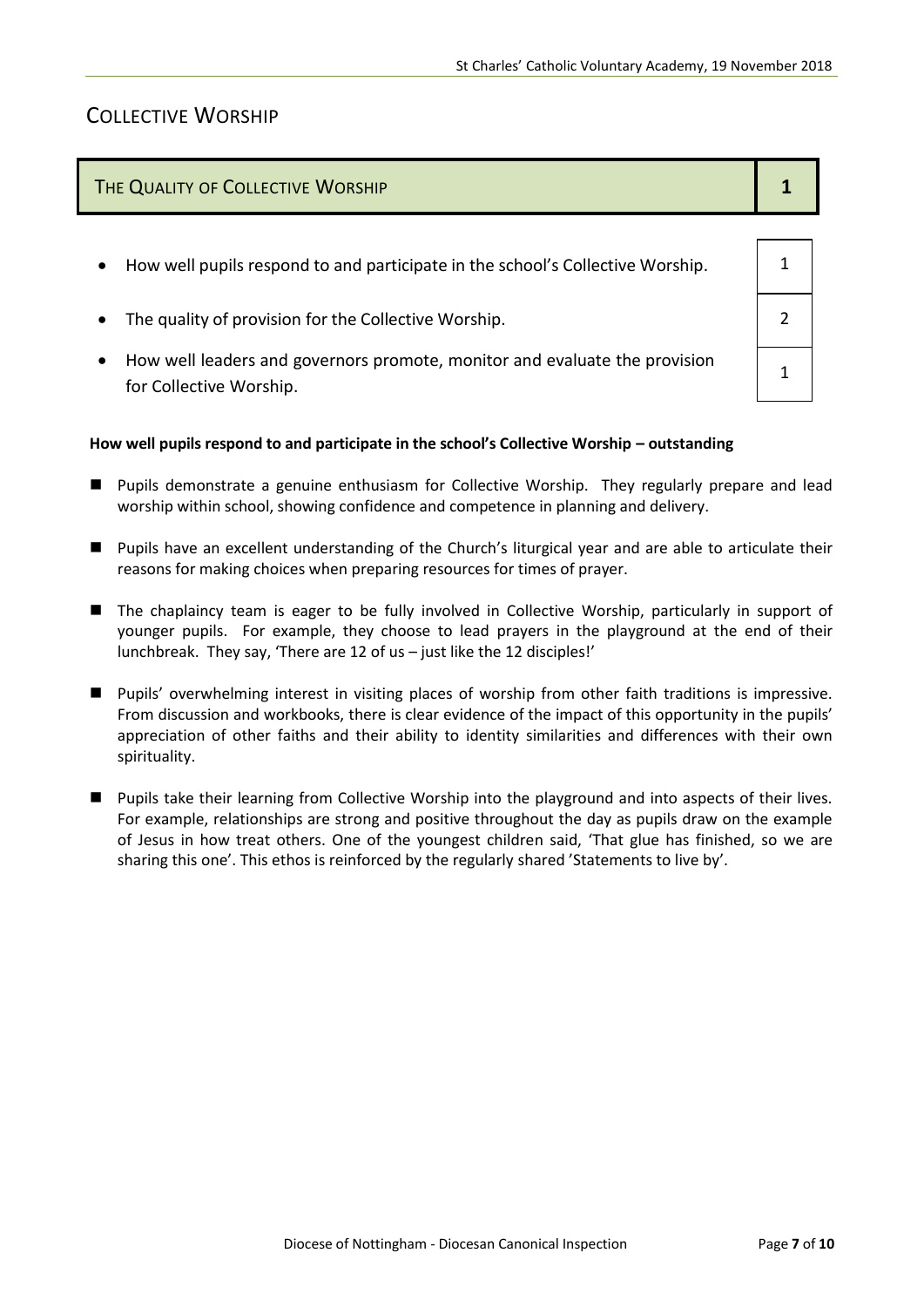#### **The quality of provision for Collective Worship – good**

- The prayer life of the school is well established. Collective Worship has a purpose, message and clear direction.
- **The resources and atmosphere created by committed staff enables Collective Worship to be high** profile within the school community. All members speak positively about and highly value times of gathering for prayer and worship, seeing these as key times in the school day, week and year.
- Collective Worship plans now need to incorporate a wider range of experiences in delivery in order to ensure a breadth of prayer and a variety of methods and styles. The school is in a strong position to address this and has identified the resources to enhance provision.
- Relevant staff have a good understanding of the purpose of Collective Worship. They have a strong commitment to improve this aspect and further develop their skills to support pupil-led liturgy.
- The school's cycle of Collective Worship is well thought-out so that different groups and ages of pupils can deliver and participate in worship and prayer. The integration of different year groups creates a positive and distinctive dimension, widening opportunities for shared experiences.

#### **How well leaders and governors promote, monitor and evaluate the provision for Collective Worship – outstanding**

- Leaders and local governors are visible role models in Collective Worship and are unrelenting in their drive for continual improvement. Local governor visit reports demonstrate a regular and focused commitment to this area of school life.
- There is a wealth of experience and expertise within the leadership and local governing body teams. Collective Worship has therefore improved since the last inspection due to the careful monitoring and evaluation undertaken by leaders and local governors.
- The clergy has been instrumental in promoting quality Collective Worship within the school. Leaders and local governors recognise the positive influence of their priests on pupils' experiences and engagement in worship. The sacramental programme in the parish is very well supported by school leaders.
- **Pupils are encouraged by leaders and local governors to take part in the evaluation process for** Collective Worship. They make written comments regarding liturgy and worship experiences, influencing the direction and choices made.
- Leaders and local governors have prioritised staff training for Collective Worship. Staff have accessed high quality sessions with both the Nottingham Catholic Diocesan Youth Service and the Diocesan Education Service in order to promote new approaches to worship and spirituality.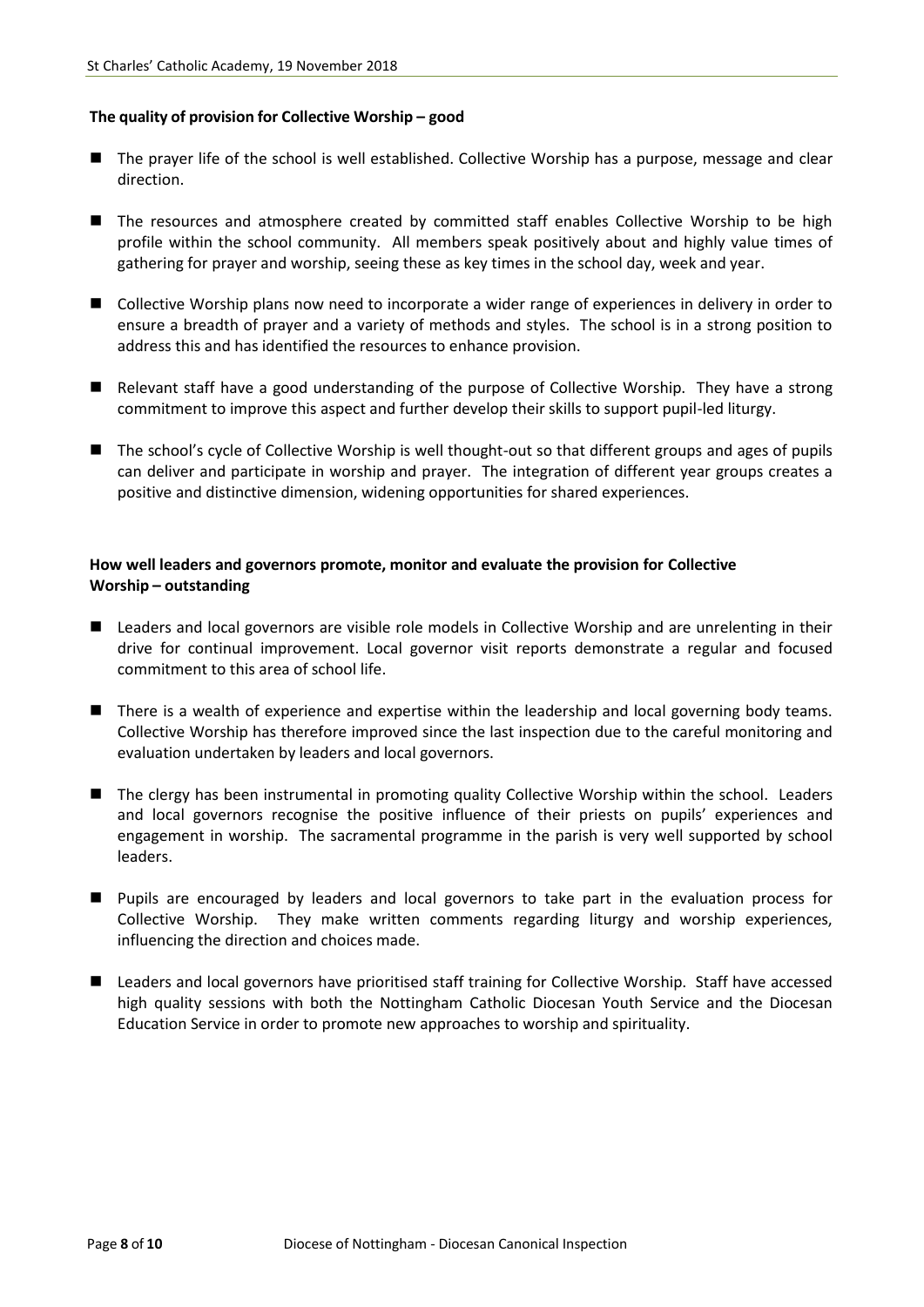## SCHOOL DETAILS

| <b>School Name</b>             | St Charles' Catholic Voluntary Academy |
|--------------------------------|----------------------------------------|
| <b>Unique Reference Number</b> | 146105                                 |
| <b>CMAT</b>                    | <b>St Thomas Aquinas CMAT</b>          |

The inspection of this school was carried out on behalf of the Bishop of Nottingham under Canon 806 of Canon Law in accordance with the *Evaluation Schedule (September 2018)* for diocesan canonical inspections in the Diocese of Nottingham. The inspection reviews and evaluates how effective the school is in providing Catholic education. The process begins with the school's own self-evaluation and the inspection schedule is in line with the criteria set by the National Board of Religious Inspectors and Advisers (NBRIA).

During the inspection, the inspectors observed 5 Religious Education lessons and 2 Acts of Collective Worship.

Meetings were held with the headteacher, the subject leader for Religious Education, the chair and vice-chair of the local governing body, a parent governor and two parish priests. Discussions were also held with pupils and parents.

The inspectors scrutinised a range of documents including reports of the local governing body, action plans, the school development plan, monitoring forms, assessment information and parental response forms. Inspectors also examined the work in pupils' Religious Education books.

| <b>Chair of Governors:</b>          | Mr Nigel Pearce                 |
|-------------------------------------|---------------------------------|
| Headteacher:                        | Mrs Ruth Elmore                 |
| Date of Previous School Inspection: | 15 January 2014                 |
| <b>Telephone Number:</b>            | 01530 270572                    |
| <b>Email Address:</b>               | relmore@st-charles.leics.sch.uk |